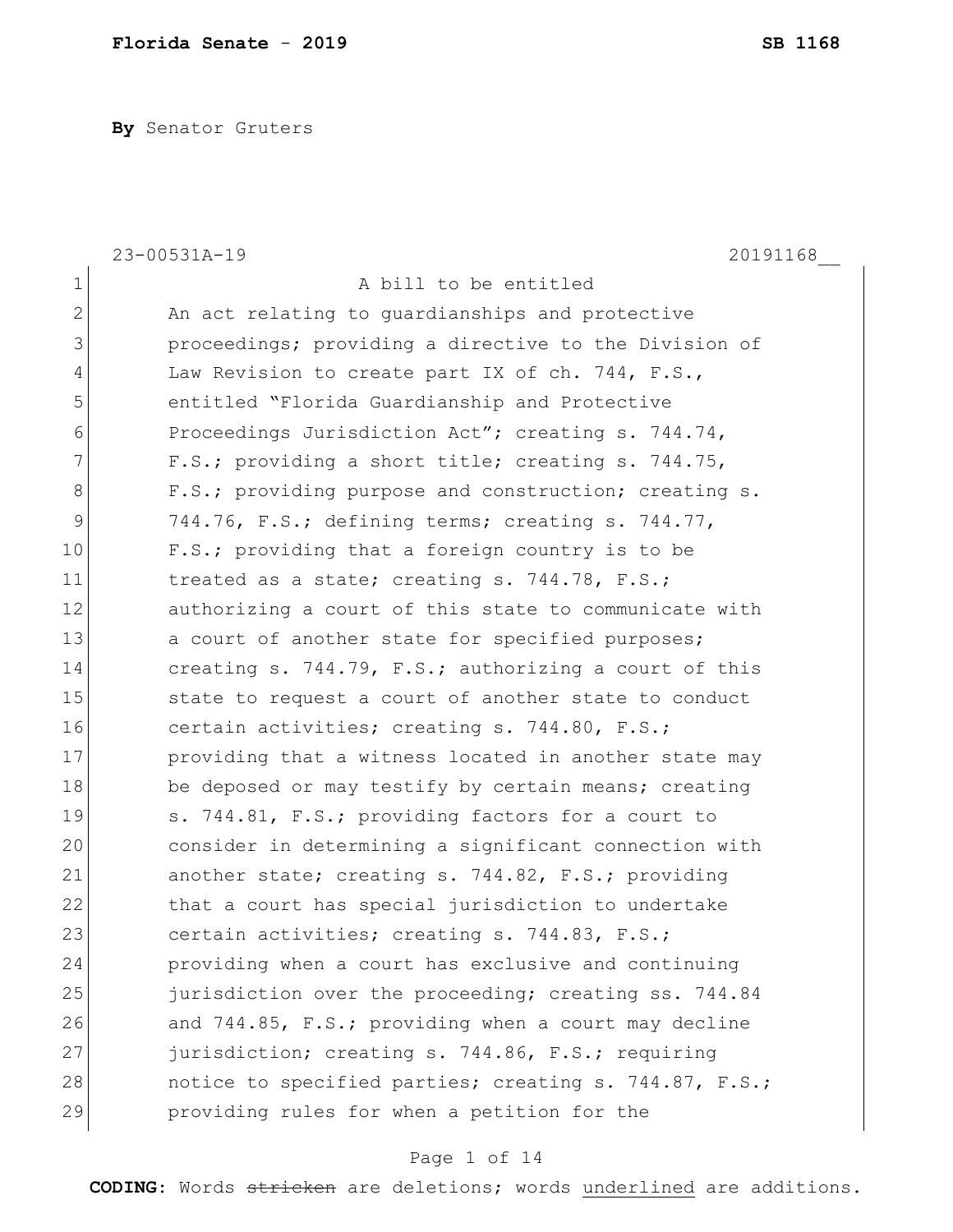|    | 23-00531A-19<br>20191168                                         |
|----|------------------------------------------------------------------|
| 30 | appointment of a guardian is filed in this state and             |
| 31 | in another state; creating s. 744.88, F.S.; providing            |
| 32 | for the transfer of a guardianship to another state;             |
| 33 | creating s. 744.89, F.S.; providing procedures for               |
| 34 | accepting transfer of a quardianship into this state;            |
| 35 | creating s. 744.90, F.S.; providing for the uniform              |
| 36 | application and construction of the part; creating s.            |
| 37 | 744.91, F.S.; providing that the part modifies,                  |
| 38 | limits, and supersedes certain federal laws; creating            |
| 39 | s. 744.92, F.S.; providing applicability; providing an           |
| 40 | effective date.                                                  |
| 41 |                                                                  |
| 42 | Be It Enacted by the Legislature of the State of Florida:        |
| 43 |                                                                  |
| 44 | Section 1. The Division of Law Revision is directed to           |
| 45 | create part IX of chapter 744, Florida Statutes, consisting of   |
| 46 | ss. 744.74-744.92, Florida Statutes, to be entitled "Florida     |
| 47 | Guardianship and Protective Proceedings Jurisdiction Act."       |
| 48 | Section 2. Section 744.74, Florida Statutes, is created to       |
| 49 | read:                                                            |
| 50 | 744.74 Short title. This act may be cited as the "Florida        |
| 51 | Guardianship and Protective Proceedings Jurisdiction Act."       |
| 52 | Section 3. Section 744.75, Florida Statutes, is created to       |
| 53 | read:                                                            |
| 54 | 744.75 Purpose; construction. The purpose of this part is        |
| 55 | to provide clear direction to the courts, attorneys, guardians,  |
| 56 | and individuals about the proper jurisdiction for quardianship   |
| 57 | proceedings. This part is intended to supplement but not replace |
| 58 | the current system for determining incompetency, appointing      |
|    |                                                                  |

# Page 2 of 14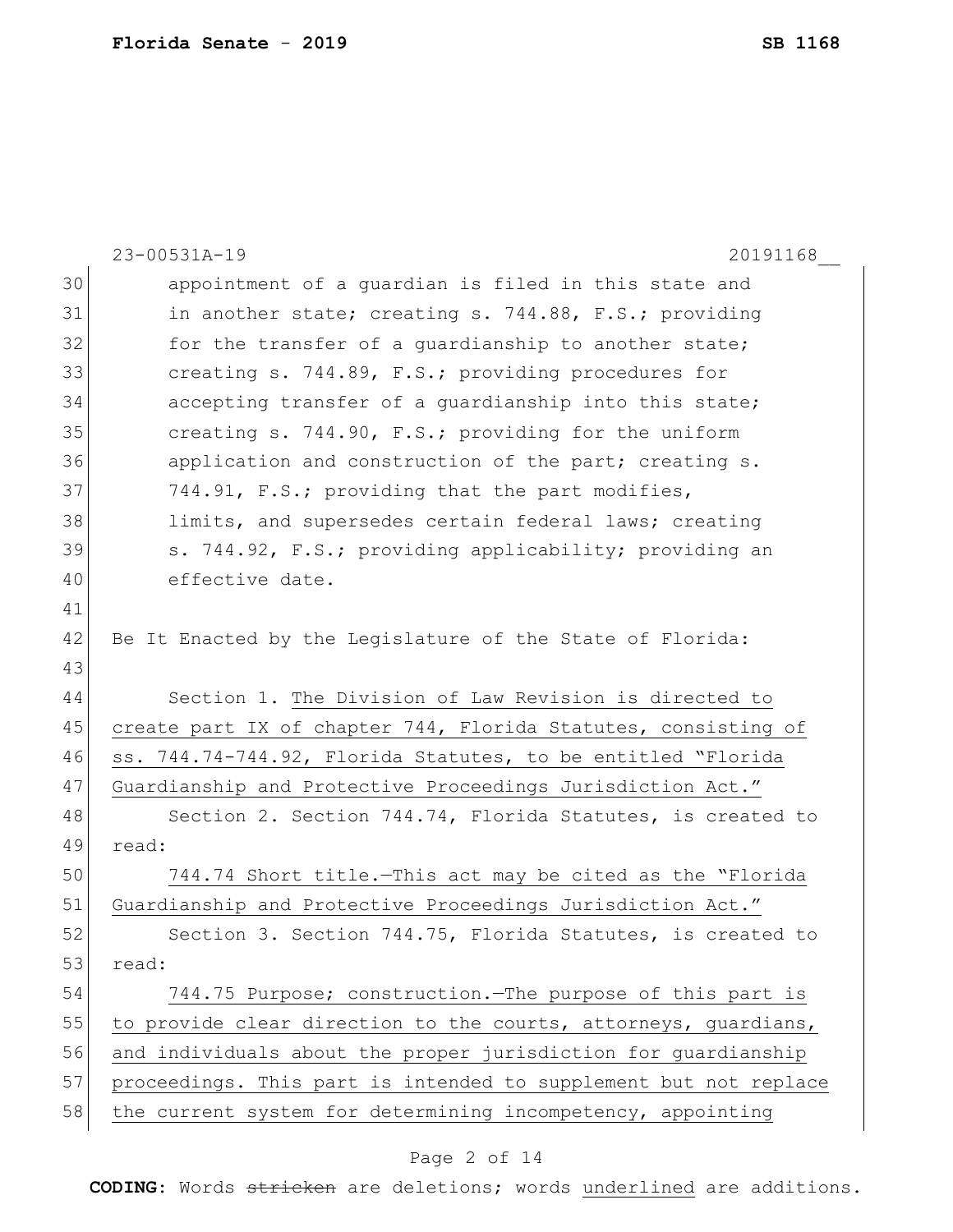|    | 23-00531A-19<br>20191168                                         |
|----|------------------------------------------------------------------|
| 59 | guardians, managing estates, and other procedures as governed by |
| 60 | this chapter. The general purposes of this part are to:          |
| 61 | (1) Avoid jurisdictional competition and conflict with           |
| 62 | courts of other states in matters of guardianship.               |
| 63 | (2) Establish procedures for transferring guardianship from      |
| 64 | one state to another state when the incapacitated adult moves.   |
| 65 | (3) Avoid relitigating the guardianship decisions of other       |
| 66 | states in this state.                                            |
| 67 | (4) Discourage the use of the interstate system for              |
| 68 | continuing controversies over guardianship.                      |
| 69 | (5) Provide a uniform national system for registration and       |
| 70 | enforcement of out-of-state quardianship orders.                 |
| 71 | Section 4. Section 744.76, Florida Statutes, is created to       |
| 72 | read:                                                            |
| 73 | 744.76 Definitions. - As used in this part, the term:            |
| 74 | (1) "Adult" means an individual who has attained 18 years        |
| 75 | of age.                                                          |
| 76 | "Emergency" means a circumstance that will likely<br>(2)         |
| 77 | result in substantial harm to a respondent's health, safety, or  |
| 78 | welfare, and for which the appointment of a guardian is          |
| 79 | necessary because no other person has authority or is willing to |
| 80 | act on the respondent's behalf.                                  |
| 81 | (3) "Guardian" means a person who has been appointed by the      |
| 82 | court to act on behalf of a ward's person or property, or both.  |
| 83 | (4) "Guardianship order" means an order appointing a             |
| 84 | quardian.                                                        |
| 85 | (5) "Guardianship proceeding" means a judicial proceeding        |
| 86 | in which an order for the appointment of a guardian is sought or |
| 87 | has been issued.                                                 |

# Page 3 of 14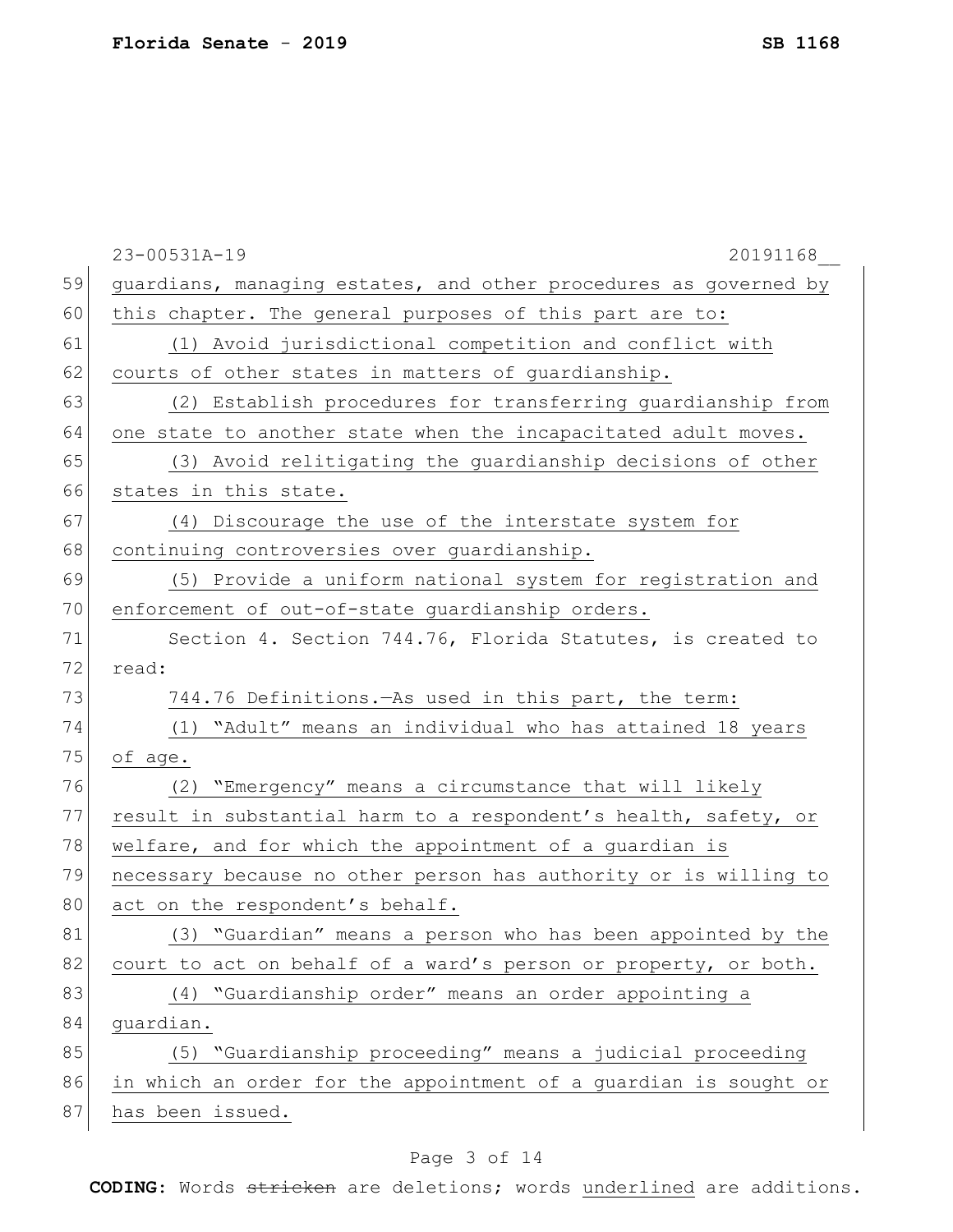|     | 23-00531A-19<br>20191168                                         |
|-----|------------------------------------------------------------------|
| 88  | (6) "Home state" means the state in which the respondent         |
| 89  | was physically present, including any period of temporary        |
| 90  | absence, for at least 6 consecutive months immediately before    |
| 91  | the filing of a petition for a protective order or the           |
| 92  | appointment of a quardian. If no such state exists, then the     |
| 93  | home state is the state in which the respondent was physically   |
| 94  | present, including any period of temporary absence, for at least |
| 95  | 6 consecutive months ending within the 6 months immediately      |
| 96  | before the filing of the petition.                               |
| 97  | (7) "Incapacitated person" means a person who has been           |
| 98  | adjudicated by a court of competent jurisdiction to lack the     |
| 99  | capacity to manage at least some of his or her property or to    |
| 100 | meet at least some of his or her essential health and safety     |
| 101 | requirements and for whom a guardian has been appointed.         |
| 102 | (8) "Interested person" has the same meaning as in s.            |
| 103 | 731.201.                                                         |
| 104 | (9) "Party" means the respondent, the petitioner, the            |
| 105 | guardian, the conservator, or any other person allowed by the    |
| 106 | court to participate in a guardianship or a protective           |
| 107 | proceeding.                                                      |
| 108 | (10) "Person," except when used in the terms "incapacitated      |
| 109 | person" or "protected person," includes individuals, children,   |
| 110 | firms, associations, joint adventures, partnerships, estates,    |
| 111 | trusts, business trusts, syndicates, fiduciaries, corporations,  |
| 112 | and all other groups or combinations as defined in s. 1.01.      |
| 113 | (11) "Protected person" means an adult for whom a                |
| 114 | protective order has been issued.                                |
| 115 | (12) "Protective order" means an order appointing a              |
| 116 | guardian or other order related to protection or management of   |

# Page 4 of 14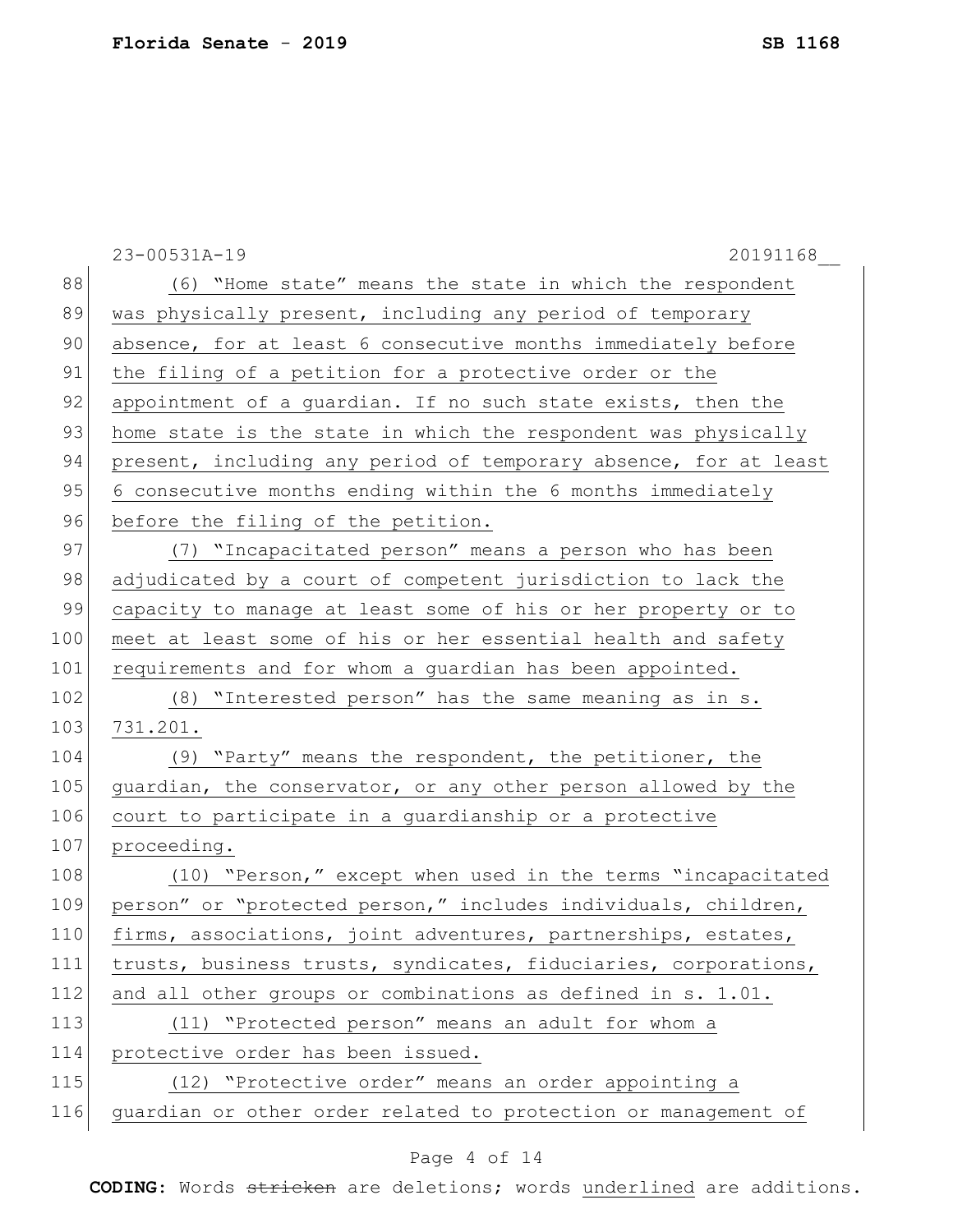|     | 23-00531A-19<br>20191168                                         |
|-----|------------------------------------------------------------------|
| 117 | an adult's property, including, but not limited to, an           |
| 118 | injunction for protection against exploitation of a vulnerable   |
| 119 | adult issued under s. 825.1035.                                  |
| 120 | (13) "Protective proceeding" means a judicial proceeding in      |
| 121 | which a protective order is sought or has been issued.           |
| 122 | (14) "Record" means information that is inscribed on a           |
| 123 | tangible medium or that is stored in an electronic or other      |
| 124 | medium and is retrievable in perceivable form.                   |
| 125 | (15) "Respondent" means an adult for whom a protective           |
| 126 | order or the appointment of a guardian is sought.                |
| 127 | (16) "Significant-connection state" means a state, other         |
| 128 | than the home state, with which a respondent has a significant   |
| 129 | connection other than mere physical presence and in which        |
| 130 | substantial evidence concerning the respondent is available.     |
| 131 | (17) "State" means a state of the United States, the             |
| 132 | District of Columbia, Puerto Rico, the United States Virgin      |
| 133 | Islands, a federally recognized Indian tribe, or any territory   |
| 134 | or insular possession subject to the jurisdiction of the United  |
| 135 | States.                                                          |
| 136 | (18) "Ward" means a person for whom a guardian or a              |
| 137 | conservator has been appointed.                                  |
| 138 | Section 5. Section 744.77, Florida Statutes, is created to       |
| 139 | read:                                                            |
| 140 | 744.77 International application of part. - A court of this      |
| 141 | state shall treat a foreign country as if it were a state of the |
| 142 | United States for purposes of applying this part.                |
| 143 | Section 6. Section 744.78, Florida Statutes, is created to       |
| 144 | read:                                                            |
| 145 | 744.78 Communication between courts.-                            |

# Page 5 of 14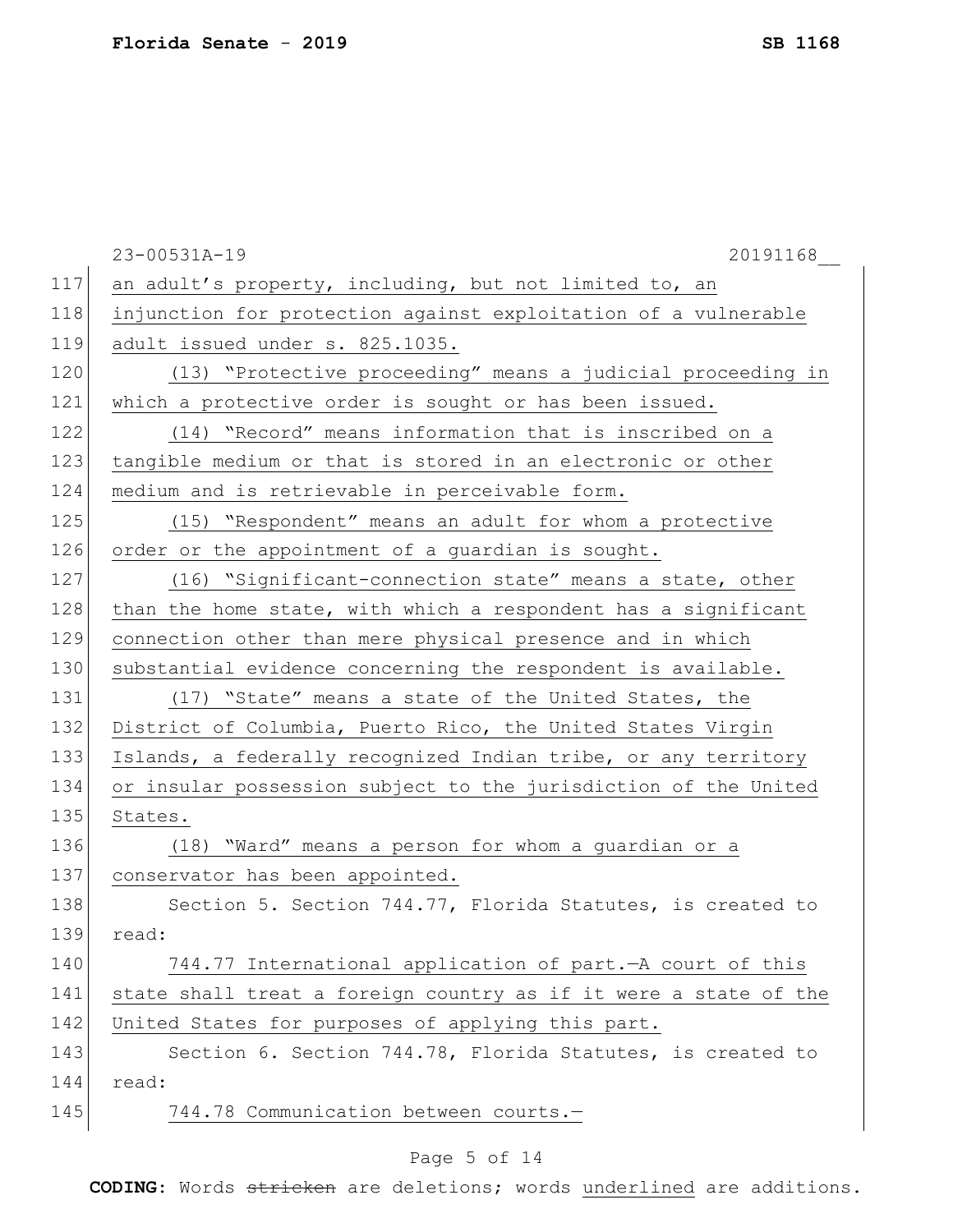|     | 23-00531A-19<br>20191168                                         |
|-----|------------------------------------------------------------------|
| 146 | (1) A court of this state may communicate with a court in        |
| 147 | another state concerning a proceeding arising under this part.   |
| 148 | (2) Courts may communicate concerning schedules, calendars,      |
| 149 | court records, and other administrative matters without making a |
| 150 | record.                                                          |
| 151 | Section 7. Section 744.79, Florida Statutes, is created to       |
| 152 | read:                                                            |
| 153 | 744.79 Cooperation between courts.-                              |
| 154 | (1) In a guardianship proceeding in this state, a court of       |
| 155 | this state may request the appropriate court of another state to |
| 156 | do any of the following:                                         |
| 157 | (a) Hold a hearing;                                              |
| 158 | (b) Order that an evaluation or an assessment be made of         |
| 159 | the respondent; or                                               |
| 160 | (c) Order any appropriate investigation of a person              |
| 161 | involved in a proceeding.                                        |
| 162 | (2) If a court of another state, in which a guardianship         |
| 163 | proceeding is pending, requests the kind of assistance described |
| 164 | in subsection (1), a court of this state has jurisdiction for    |
| 165 | the limited purpose of granting the request or for making        |
| 166 | reasonable efforts to comply with the request.                   |
| 167 | Section 8. Section 744.80, Florida Statutes, is created to       |
| 168 | read:                                                            |
| 169 | 744.80 Taking testimony in another state.-                       |
| 170 | (1) In a guardianship proceeding or protective proceeding,       |
| 171 | upon agreement of all the parties, a court of this state may     |
| 172 | permit a witness located in another state to be deposed or to    |
| 173 | testify by telephone, audiovisual, or other electronic means.    |
| 174 | (2) Documentary evidence transmitted from another state to       |
|     |                                                                  |

# Page 6 of 14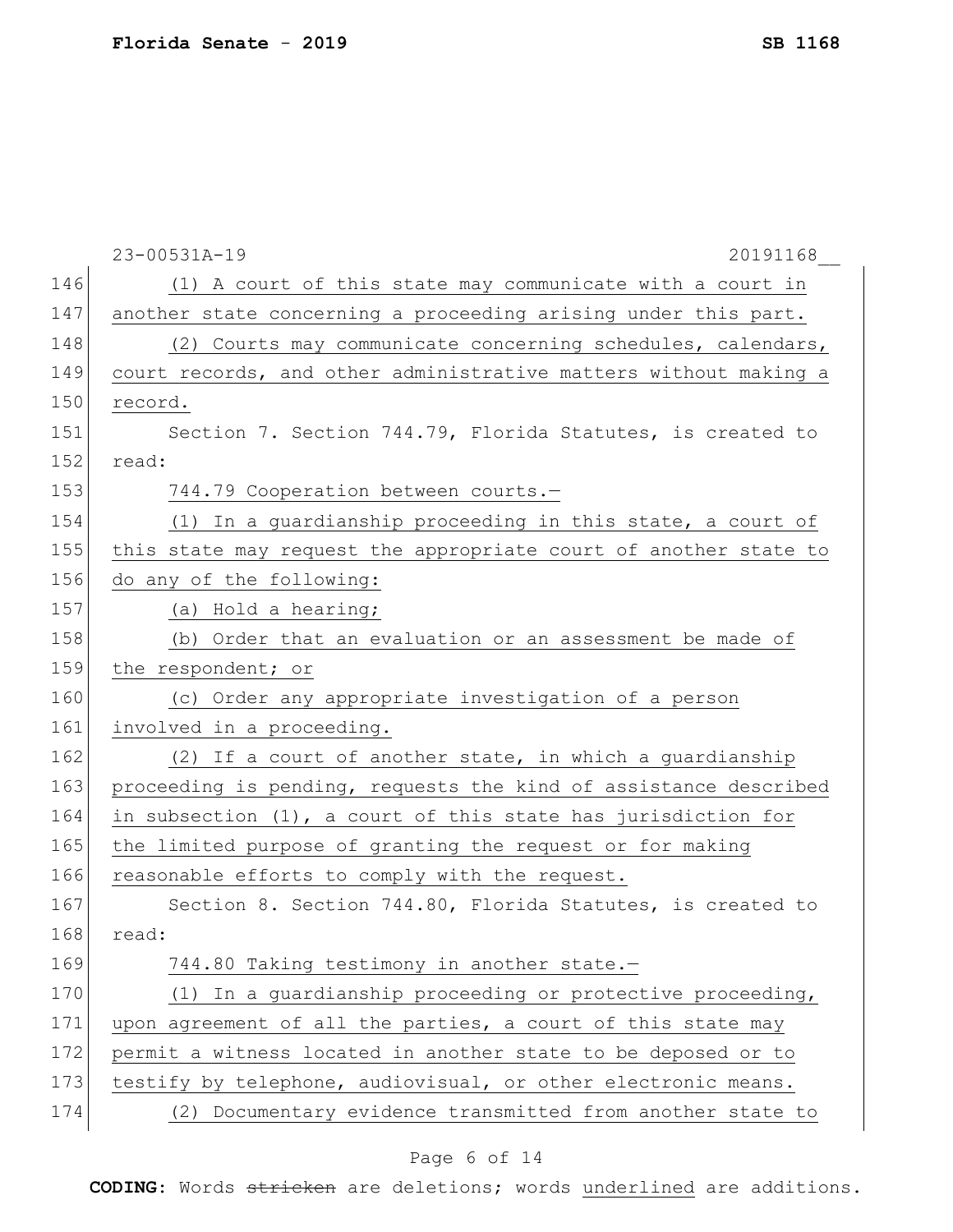|     | 23-00531A-19<br>20191168                                        |
|-----|-----------------------------------------------------------------|
| 175 | a court of this state by technological means that does not      |
| 176 | produce an original writing may be excluded from evidence on an |
| 177 | objection based on the best evidence rule.                      |
| 178 | Section 9. Section 744.81, Florida Statutes, is created to      |
| 179 | read:                                                           |
| 180 | 744.81 Significant connection factors. In determining           |
| 181 | whether a respondent has a significant connection with a        |
| 182 | particular state, the court shall consider the following:       |
| 183 | (1) The location of the respondent's family and other           |
| 184 | persons required to be notified of the guardianship proceeding  |
| 185 | or the protective proceeding.                                   |
| 186 | (2) The length of time that the respondent was physically       |
| 187 | present in the state at any point in time and the duration of   |
| 188 | any absence.                                                    |
| 189 | The location of the respondent's property.<br>(3)               |
| 190 | (4) The extent to which the respondent has ties to the          |
| 191 | state, such as voting registration, state or local tax return   |
| 192 | filing, vehicle registration, driver license, social            |
| 193 | relationships, and receipt of services.                         |
| 194 | Section 10. Section 744.82, Florida Statutes, is created to     |
| 195 | read:                                                           |
| 196 | 744.82 Special jurisdiction.-                                   |
| 197 | (1) A court of this state has jurisdiction to do the            |
| 198 | following:                                                      |
| 199 | (a) Appoint a temporary guardian in an emergency for the        |
| 200 | person who is physically present in this state in accordance    |
| 201 | with this chapter.                                              |
| 202 | (b) Appoint a guardian for an incapacitated person for whom     |
| 203 | a provisional order to transfer the proceeding from another     |

# Page 7 of 14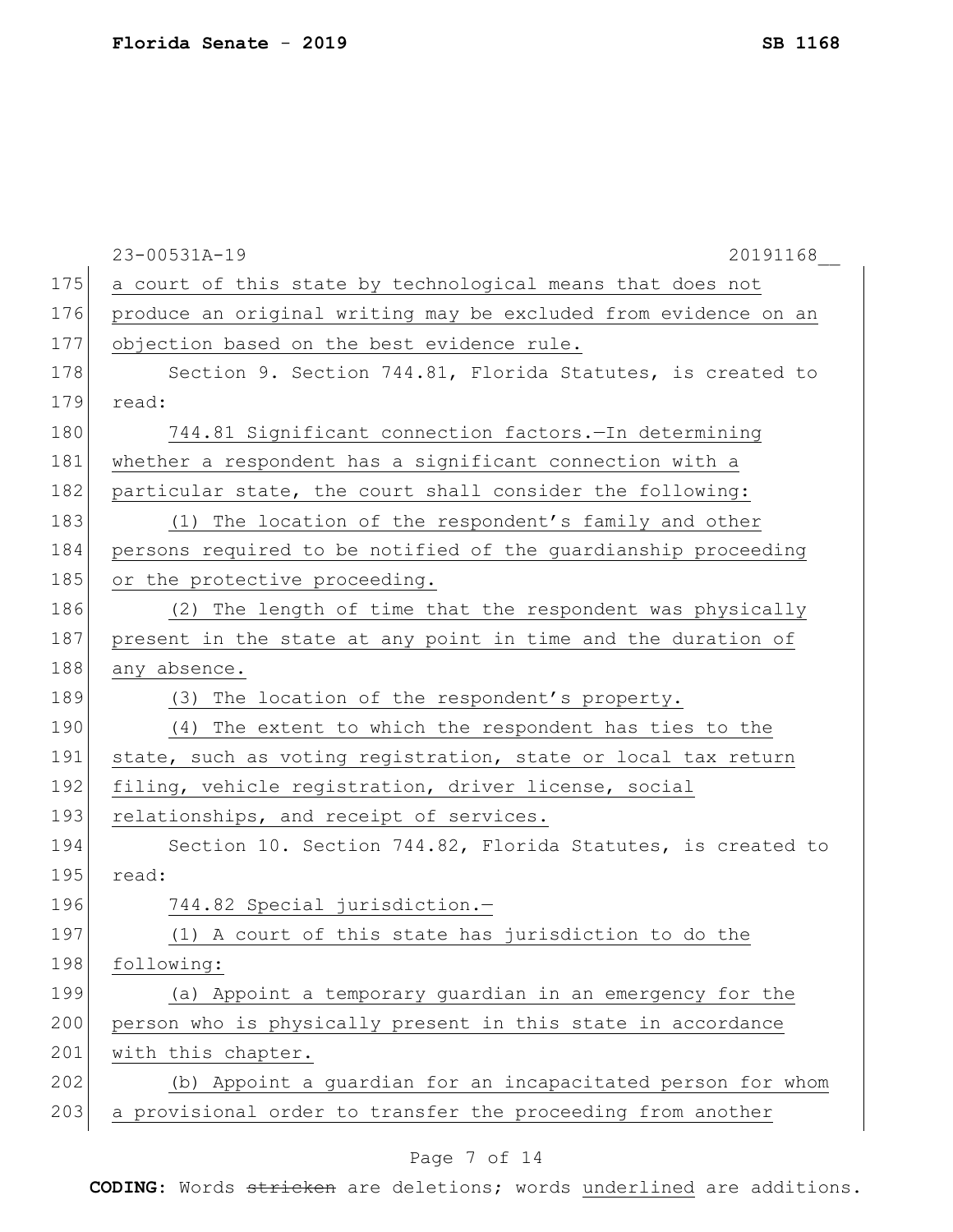|     | 23-00531A-19<br>20191168                                         |
|-----|------------------------------------------------------------------|
| 204 | state has been issued.                                           |
| 205 | (2) If a petition for the appointment of an emergency            |
| 206 | temporary guardian is brought in this state and this state was   |
| 207 | not the respondent's home state on the date that the petition    |
| 208 | was filed, the court shall dismiss the proceeding at the request |
| 209 | of the court of the home state, if any, whether dismissal is     |
| 210 | requested before or after the emergency appointment.             |
| 211 | Section 11. Section 744.83, Florida Statutes, is created to      |
| 212 | read:                                                            |
| 213 | 744.83 Exclusive and continuing jurisdiction. - Except as        |
| 214 | otherwise provided in s. 744.82, a court that has appointed a    |
| 215 | guardian or issued a protective order consistent with this part  |
| 216 | has exclusive and continuing jurisdiction over the proceeding    |
| 217 | until it is terminated by the court or the appointment or order  |
| 218 | expires by its own terms.                                        |
| 219 | Section 12. Section 744.84, Florida Statutes, is created to      |
| 220 | read:                                                            |
| 221 | 744.84 Appropriate forum.-                                       |
| 222 | (1) A court of this state having jurisdiction to appoint a       |
| 223 | guardian may decline to exercise its jurisdiction if it          |
| 224 | determines at any time that a court of another state is a more   |
| 225 | appropriate forum.                                               |
| 226 | (2) If a court of this state declines to exercise its            |
| 227 | jurisdiction under subsection (1), it shall dismiss or stay the  |
| 228 | proceeding. The court may impose any condition that the court    |
| 229 | considers just and proper, including requiring that a petition   |
| 230 | for the appointment of a guardian or issuance of a protective    |
| 231 | order be filed promptly in another state.                        |
| 232 | Section 13. Section 744.85, Florida Statutes, is created to      |

# Page 8 of 14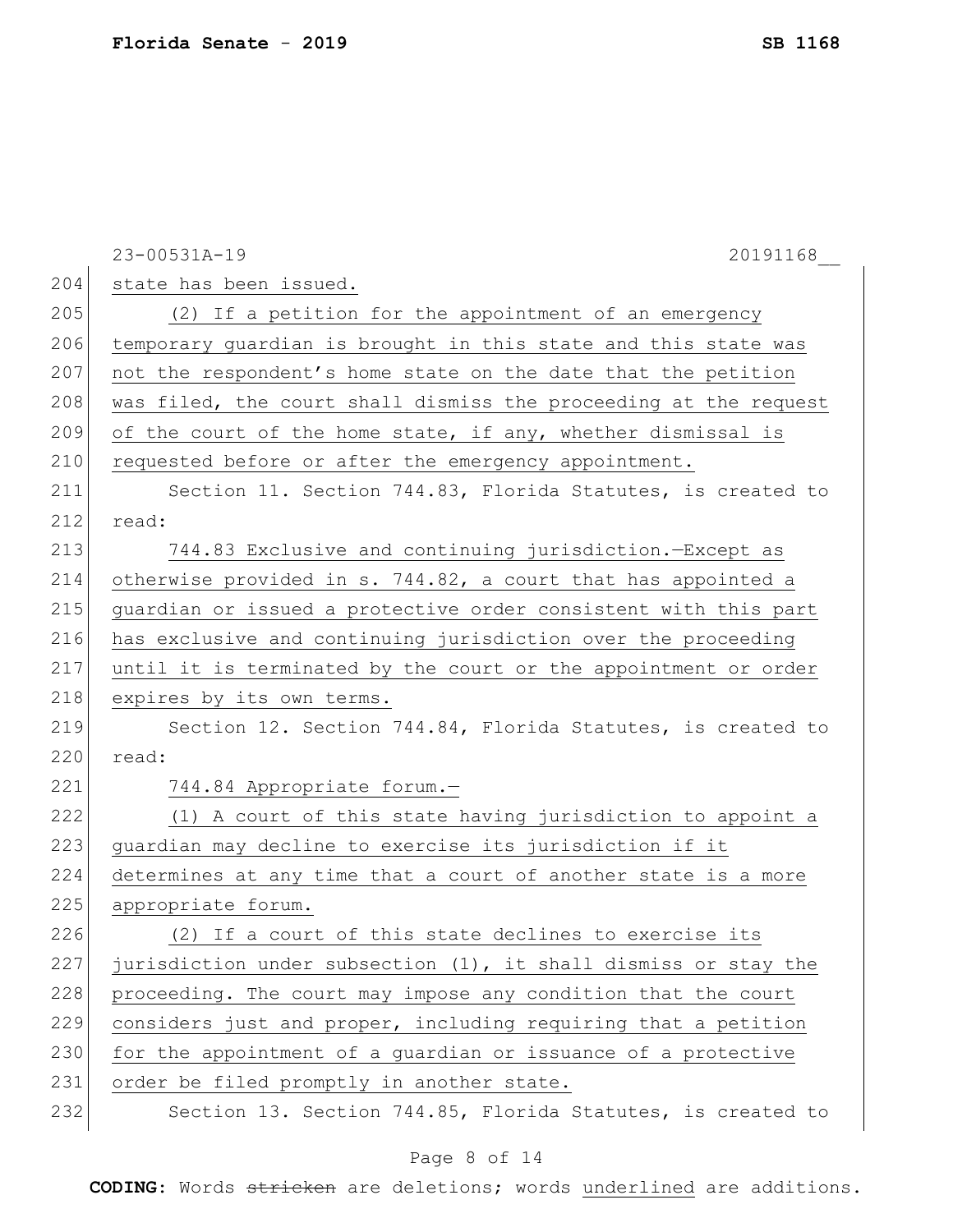|     | 23-00531A-19<br>20191168                                         |
|-----|------------------------------------------------------------------|
| 233 | read:                                                            |
| 234 | 744.85 Jurisdiction declined by reason of conduct.-              |
| 235 | (1) If at any time a court of this state determines that it      |
| 236 | acquired jurisdiction to appoint a guardian because a person     |
| 237 | seeking to invoke its jurisdiction engaged in unjustifiable      |
| 238 | conduct, the court may:                                          |
| 239 | (a) Decline to exercise jurisdiction; or                         |
| 240 | (b) Exercise jurisdiction for the limited purposes of            |
| 241 | fashioning an appropriate remedy to ensure the health, safety,   |
| 242 | and welfare of the respondent, of protecting the respondent's    |
| 243 | property, or of preventing a repetition of the unjustifiable     |
| 244 | conduct, including staying the proceeding until a petition for   |
| 245 | the appointment of a guardian is filed in a court of another     |
| 246 | state having jurisdiction.                                       |
| 247 | (2) If a court of this state determines that it acquired         |
| 248 | jurisdiction to appoint a guardian because a person seeking to   |
| 249 | invoke its jurisdiction engaged in unjustifiable conduct, it may |
| 250 | assess that person necessary and reasonable expenses, including  |
| 251 | attorney fees, investigative fees, court costs, communication    |
| 252 | expenses, witness fees and expenses, and travel expenses. The    |
| 253 | court may not assess fees, costs, or expenses of any kind        |
| 254 | against this state or a governmental subdivision, agency, or     |
| 255 | instrumentality of this state unless authorized by law other     |
| 256 | than this part.                                                  |
| 257 | Section 14. Section 744.86, Florida Statutes, is created to      |
| 258 | read:                                                            |
| 259 | 744.86 Notice of proceeding. - If a petition for the             |
| 260 | appointment of a guardian is brought in this state and this      |
| 261 | state was not the respondent's home state on the date that the   |
|     | Page 9 of 14                                                     |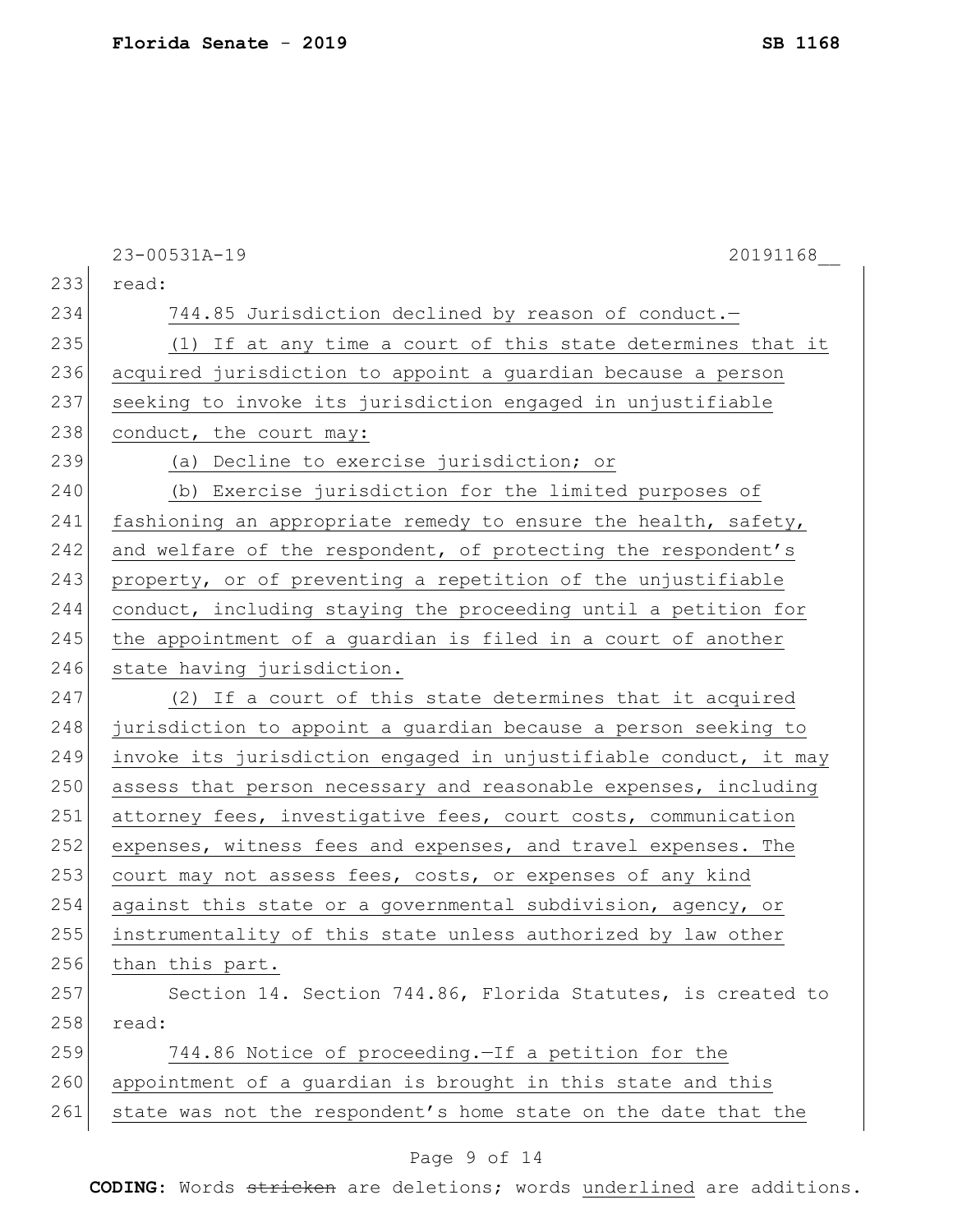|     | 23-00531A-19<br>20191168                                         |
|-----|------------------------------------------------------------------|
| 262 | petition was filed, notice of the petition must be given to      |
| 263 | those persons who would be entitled to notice of the petition in |
| 264 | this state.                                                      |
| 265 | Section 15. Section 744.87, Florida Statutes, is created to      |
| 266 | read:                                                            |
| 267 | 744.87 Proceedings in more than one state.-Except for a          |
| 268 | petition for the appointment of a guardian in an emergency, if a |
| 269 | petition for the appointment of a guardian is filed in this      |
| 270 | state and in another state and neither petition has been         |
| 271 | dismissed or withdrawn, the following rules apply:               |
| 272 | (1) If the court of this state has jurisdiction under this       |
| 273 | chapter, it may proceed with the case unless a court of another  |
| 274 | state acquires jurisdiction before the appointment of the        |
| 275 | guardian or issuance of the order.                               |
| 276 | (2) If the court of this state does not have jurisdiction        |
| 277 | under this chapter, whether at the time the petition is filed or |
| 278 | at any time before the appointment of a guardian or issuance of  |
| 279 | an order, the court shall stay the proceeding and communicate    |
| 280 | with the court of the other state. If the court of the other     |
| 281 | state has jurisdiction, the court of this state shall dismiss    |
| 282 | the petition unless the court of the other state determines that |
| 283 | the court of this state is a more appropriate forum.             |
| 284 | Section 16. Section 744.88, Florida Statutes, is created to      |
| 285 | read:                                                            |
| 286 | 744.88 Transfer of quardianship to another state.-               |
| 287 | (1) A guardian appointed in this state, or any other             |
| 288 | interested person, may petition the court to transfer the        |
| 289 | quardianship to another state.                                   |
| 290 | Notice of a petition under subsection (1) must be given<br>(2)   |
|     |                                                                  |

# Page 10 of 14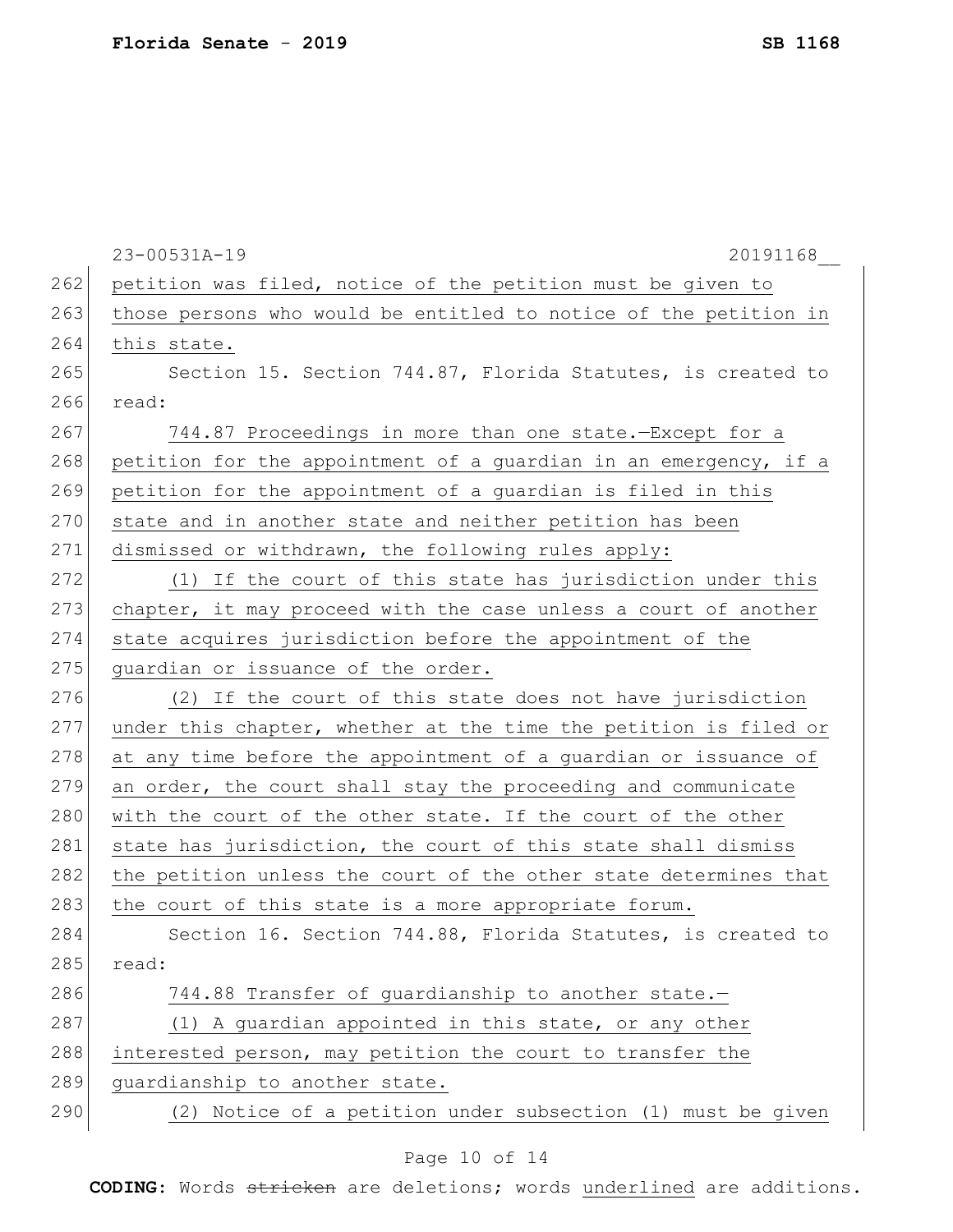|     | 23-00531A-19<br>20191168                                         |
|-----|------------------------------------------------------------------|
| 291 | to all parties who would be entitled to notice of a petition in  |
| 292 | this state for the appointment of a guardian or a petition for a |
| 293 | change of residence of the ward.                                 |
| 294 | (3) On the court's own motion or upon request of the             |
| 295 | quardian, the incapacitated or the protected person, or other    |
| 296 | person required to be notified of the petition, the court shall  |
| 297 | hold a hearing on a petition filed under subsection (1).         |
| 298 | (4) The court may issue an order provisionally granting a        |
| 299 | petition to transfer a guardianship and shall direct the         |
| 300 | guardian to petition for guardianship in the other state if the  |
| 301 | court is satisfied that the quardianship will likely be accepted |
| 302 | by the court of the other state and the court finds that:        |
| 303 | (a) The incapacitated person is physically present in or is      |
| 304 | reasonably expected to move permanently to the other state.      |
| 305 | (b) An objection to the transfer has not been made or, if        |
| 306 | an objection has been made, the objector has not established     |
| 307 | that the transfer would be contrary to the interests of the      |
| 308 | incapacitated person.                                            |
| 309 | (c) Plans for care and services for the incapacitated            |
| 310 | person in the other state are reasonable and sufficient.         |
| 311 | (5) The court shall issue a final order confirming the           |
| 312 | transfer and terminating the quardianship upon its receipt of:   |
| 313 | (a) A provisional order accepting the proceeding from the        |
| 314 | court to which the proceeding is to be transferred which is      |
| 315 | issued under provisions similar to s. 744.89.                    |
| 316 | (b) The documents required, including any required               |
| 317 | accountings, to terminate a guardianship in this state.          |
| 318 | (6) The guardian of the ward in this state shall file a          |
| 319 | petition for discharge within 60 days after receipt of an order  |

# Page 11 of 14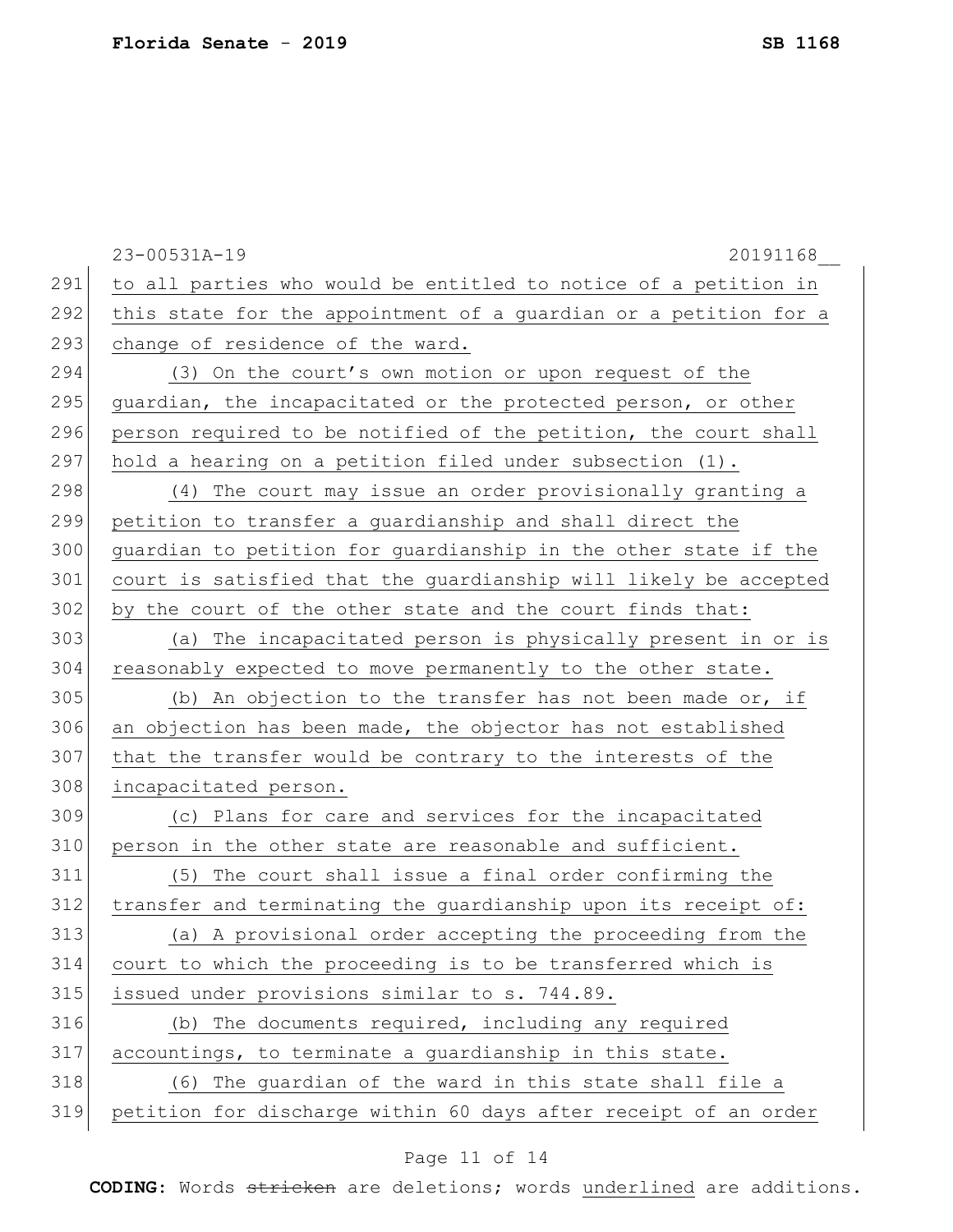|     | 23-00531A-19<br>20191168                                        |
|-----|-----------------------------------------------------------------|
| 320 | confirming the transfer of the guardianship to another          |
| 321 | jurisdiction in compliance with part VII of this chapter.       |
| 322 | Section 17. Section 744.89, Florida Statutes, is created to     |
| 323 | read:                                                           |
| 324 | 744.89 Accepting guardianship transferred from another          |
| 325 | $state. -$                                                      |
| 326 | (1) Within 60 days after the residence of a ward of a           |
| 327 | foreign guardian is moved to this state, the foreign guardian   |
| 328 | appointed in another state must file a petition to determine    |
| 329 | incapacity and a petition to appoint a guardian with the clerk  |
| 330 | of court in the county in which the ward resides. The petitions |
| 331 | must include a certified copy of the other state's provisional  |
| 332 | order of transfer in addition to a certified copy of the        |
| 333 | guardian's letters of guardianship or the equivalent.           |
| 334 | (2) Notice of the petitions under subsection (1) must be        |
| 335 | given to those persons who would be entitled to notice in this  |
| 336 | state in the same manner as notice is required to be given in   |
| 337 | this state.                                                     |
| 338 | (3) The court shall hold a hearing on the petitions filed       |
| 339 | pursuant to the procedures set forth in this chapter.           |
| 340 | The court shall issue orders on the petitions unless:<br>(4)    |
| 341 | (a) An objection is made and the objector establishes that      |
| 342 | transfer of the proceeding would be contrary to the best        |
| 343 | interests of the ward; or                                       |
| 344 | The guardian is ineligible for appointment in this<br>(b)       |
| 345 | state.                                                          |
| 346 | Until such time as a guardian is appointed in this<br>(5)       |
| 347 | state for the ward or the ward is determined to not require a   |
| 348 | guardian in this state, the foreign guardian's authority is     |
|     |                                                                 |

# Page 12 of 14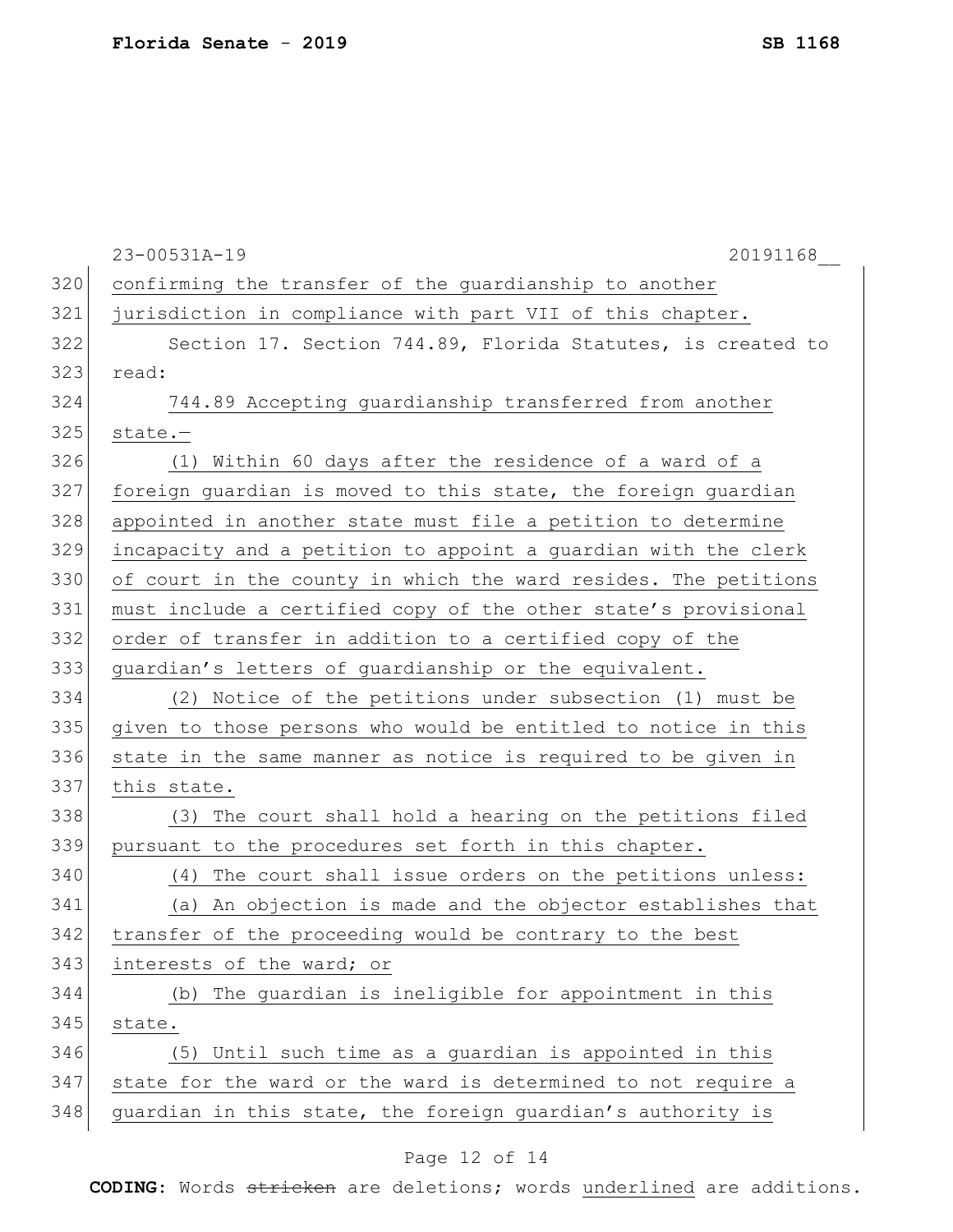|     | 23-00531A-19<br>20191168                                         |
|-----|------------------------------------------------------------------|
| 349 | recognized and given full faith and credit in the courts of this |
| 350 | state, provided that the guardian is qualified to serve as the   |
| 351 | guardian of the ward in this state. A foreign guardian who fails |
| 352 | to comply with the requirements of this section has no authority |
| 353 | to act on behalf of the ward in this state.                      |
| 354 | (6) After appointment of a guardian in this state, the           |
| 355 | court may issue such orders as are necessary to complete the     |
| 356 | transfer of the foreign guardianship to this state or the        |
| 357 | termination of the foreign guardianship, as may be required.     |
| 358 | (7) The authority of the guardian of a nonresident ward          |
| 359 | shall be recognized and given full faith and credit in the       |
| 360 | courts of this state. A guardian appointed in another state or   |
| 361 | country may maintain or defend any action in this state as a     |
| 362 | representative of the ward unless a guardian has been appointed  |
| 363 | in this state.                                                   |
| 364 | Section 18. Section 744.90, Florida Statutes, is created to      |
| 365 | read:                                                            |
| 366 | 744.90 Uniformity of application and construction.-In            |
| 367 | applying and construing this part, consideration must be given   |
| 368 | to the need to promote uniformity of the law with respect to its |
| 369 | subject matter among states that enact it.                       |
| 370 | Section 19. Section 744.91, Florida Statutes, is created to      |
| 371 | read:                                                            |
| 372 | 744.91 Relation to Electronic Signatures in Global and           |
| 373 | National Commerce Act.-This part modifies, limits, and           |
| 374 | supersedes the federal Electronic Signatures in Global and       |
| 375 | National Commerce Act, 15 U.S.C. ss. 7001, et seq., but does not |
| 376 | modify, limit, or supersede s. 101(c) of that act, 15 U.S.C. s.  |
| 377 | 7001(c), or authorize electronic delivery of any of the notices  |

# Page 13 of 14